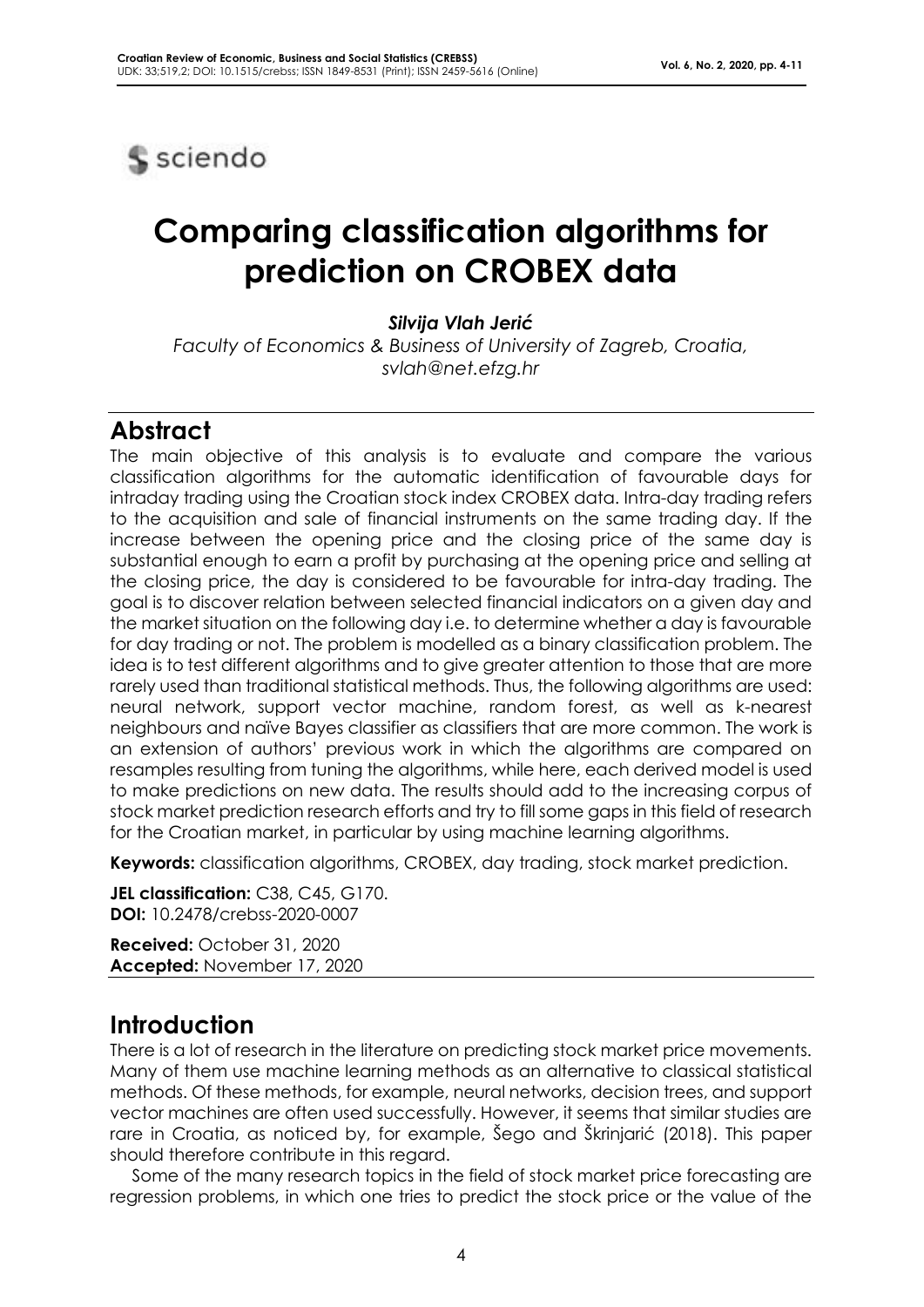stock index, and classification problems, in which one tries to predict the direction of the changes of these values, for example. Some of the first research in this area used neural networks to predict the Tokyo stock market (Mizuno, Kosaka, Yajima, Komoda, 1998; Kimoto, Asakawa, Yoda, Takeoka, 1990). Some other similar studies have used the Bayes classifier (Pop, 2006; Shin, Kil, 1998; Tsaih, Hsu, Lai, 1998;) and support vector machines (Ince, Trafalis, 2007; Moreira, Jorge, Soares, Sousa, 2006). Also, many studies compare the performance of different methods such as neural networks, support vector machines, k-nearest neighbours, naïve Bayes classifier, genetic algorithms, decision trees etc. (Kara, Boyacioglu, 2011; Qi, Zhang, 2008; Qian, Rasheed, 2007; Zemke, 1999). There are also some papers on using machine learning algorithms for predicting stock market trends on Zagreb Stock Exchange (ZSE) such as research by Manojlović and Štajduhar (2015) who use random forest.

The aim of this paper is to compare five algorithms according to their success in classifying days as favourable or unfavourable for trading within one day e.g. intraday trading on the Croatian stock market. Namely, intra-day trading consists of buying and selling financial instruments within one trading day and a day is considered favourable for trading if the difference between the opening price and the closing price on the same day is large enough, while otherwise it is unfavourable. In this research, the price of the Croatian stock index CROBEX is observed, and the selected algorithm should automatically recognize whether the following day will be favourable or unfavourable for intra-day trading depending on the value of selected technical indicators for the current day. The algorithms used are neural networks (NN), support vector machines (SVM), random forest (RF), k-nearest neighbours (KNN) and naïve Bayes classifier (NB).

This paper is a continuation of the research from Vlah Jerić (2020a, b) in which a preliminary comparison of algorithms based on resamples resulting from tuning the algorithms was performed and the possibility of extracting decision rules from the obtained RF model was examined. However, unlike previous work in which the algorithms are compared only on resamples, in this work the analysis goes deeper and each derived model is used to make predictions on new data. This should give better insights into how the algorithms really perform in terms of accuracy.

The next, second, chapter describes the data and algorithms that are analysed in the research, while the third chapter presents the results of the research. The last, fourth chapter, provides conclusions and guidelines for future research.

# **The data and selected algorithms The data description**

The data used consists from daily opening, closing, high and low values of Croatian stock index CROBEX for the last ten years, more precisely from the beginning of year 2010 until the end of year 2019. As the first and most important Zagreb Stock Exchange equity index, CROBEX is perceived as an indicator of the movement of Croatian stock market prices. There are 2492 records (observations) to start with since each data record refers to one trading day.

In this research, the day is considered to be favourable if the increase between the opening price and the closing price of the same day is larger than 0.3%, while otherwise, the day is considered to be unfavourable for intra-day trading. This benchmark value could be set at any chosen value and here it is 0.3 as in Bruni (2017) who suggested it should provide a reasonable opportunity for profit. In such way, the class is assigned to each daily record and the classification algorithms' task will be to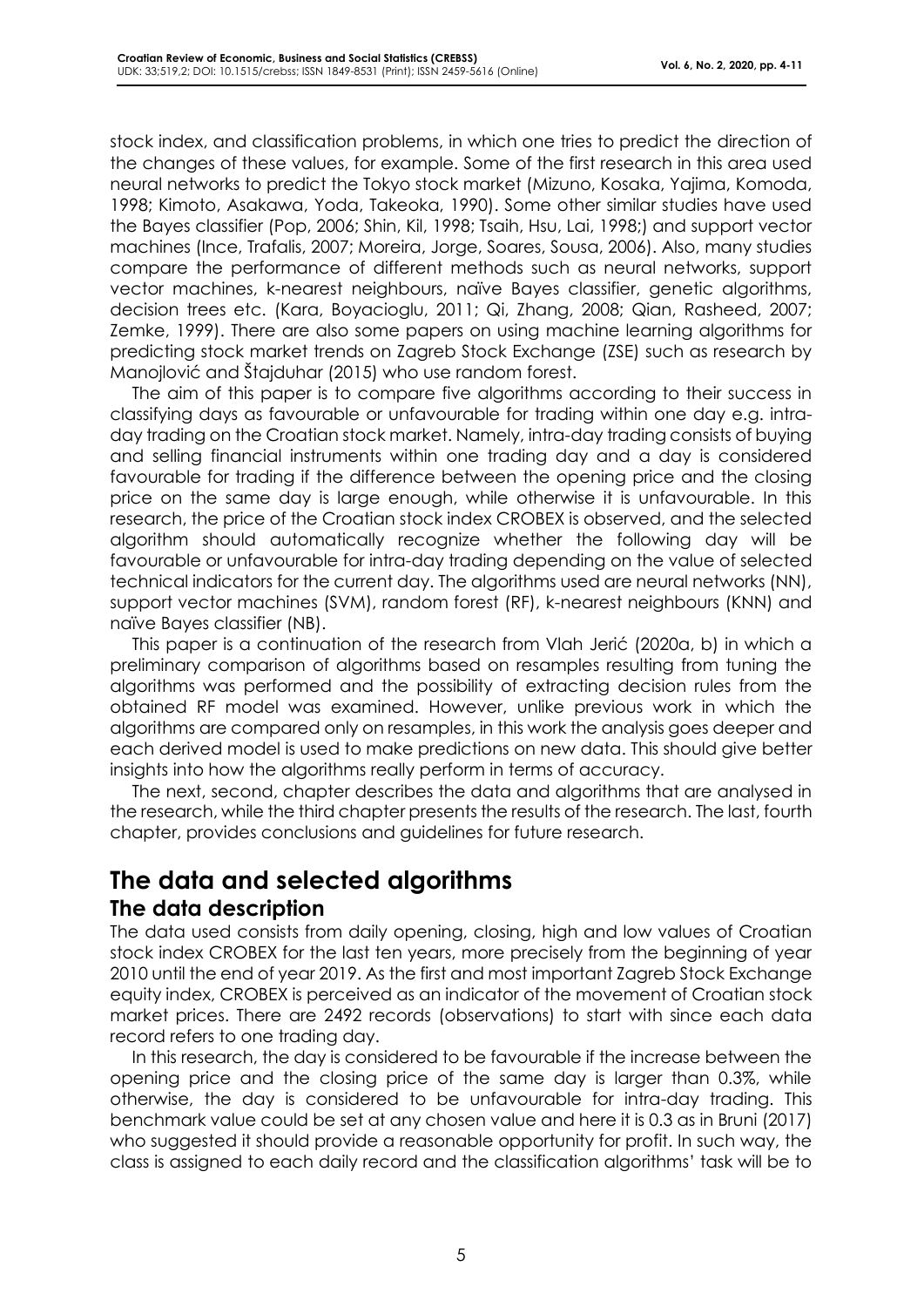try to guess whether the following day will be favourable by looking at values of a set of technical indicators.

The indicators are chosen following Bruni (2017) where detailed explanations of the calculation procedure can be found. Values of the parameters used in the calculations were chosen as values widely used by traders and scientists as defaults in intraday trading. A total of 18 indicators are used:

- Momentum over five periods (MOM),
- an exponential moving average (EMA) over 12 and 26 periods (EMA12 and EMA26, respectively),
- Moving Average Convergence/Divergence with 12, 26 and 9 time periods (respectively) selected as three parameters needed for calculation (MACD),
- Return On Investment over 10, 20 and 30 periods (ROI10, ROI20 and ROI30 respectively),
- Relative Strength Index over 10, 14 and 30 periods (RSI10, RSI14 and RSI30 respectively),
- Stochastic Relative Strength Index over 10, 14 and 30 periods (SRSI10, SRSI14 and SRSI30, respectively),
- Average True Range over 14 periods (ATR),
- Average Directional Index over the last 14 periods (ADX),
- Williams %R over 14 periods (WPR),
- Commodity Channel Index over 20 periods (CCI),
- Ultimate Oscillator with 7, 14 and 28 time periods (respectively) selected as three parameters needed for calculation (UO).

During the calculations of the class and the indicators, 40 data records are lost. The total number of data records used in the experiments is therefore 2452. Among these, there are 657 favourable days and 1795 unfavourable days, which means the data is imbalanced since there are far more unfavourable days than the favourable ones. Table 1 shows summary statistics for the selected indicators.

| <u>FUDIO TED INTERNATION IN LITE SURFAINING IN THE STORE IN DISPONENT IN THE SURFAINING IN THE SURFAINING IN THE SURFAINING IN THE SURFAINING IN THE SURFAINING IN THE SURFAINING IN THE SURFAINING IN THE SURFAINING IN THE SUR</u> |                       |                      |                        |                      |  |  |  |  |
|--------------------------------------------------------------------------------------------------------------------------------------------------------------------------------------------------------------------------------------|-----------------------|----------------------|------------------------|----------------------|--|--|--|--|
| Indicator                                                                                                                                                                                                                            | Min                   | Max                  | Mean                   | St.dev.              |  |  |  |  |
| <b>MOM</b>                                                                                                                                                                                                                           | $-237.10$             | 179.18               | 0.20                   | 29.48                |  |  |  |  |
| EMA12                                                                                                                                                                                                                                | 1594.33               | 2307.58              | 1856.90                | 151.84               |  |  |  |  |
| EMA <sub>26</sub>                                                                                                                                                                                                                    | 1601.54               | 2295.04              | 1856.44                | 148.07               |  |  |  |  |
| <b>MACD</b>                                                                                                                                                                                                                          | $-5.00$               | 3.47                 | 0.01                   | 0.95                 |  |  |  |  |
| <b>ROI10</b>                                                                                                                                                                                                                         | $-8.02 \cdot 10^{-6}$ | $4.82 \cdot 10^{-6}$ | $-3.68 \cdot 10^{-10}$ | $1.20 \cdot 10^{-6}$ |  |  |  |  |
| <b>ROI20</b>                                                                                                                                                                                                                         | $-4.57 \cdot 10^{-6}$ | $3.20 \cdot 10^{-6}$ | $-8.50 \cdot 10^{-10}$ | $9.23 \cdot 10^{-7}$ |  |  |  |  |
| <b>ROI30</b>                                                                                                                                                                                                                         | $-4.33 \cdot 10^{-6}$ | $2.42 \cdot 10^{-6}$ | $-2.66 \cdot 10^{-9}$  | $7.97 \cdot 10^{-7}$ |  |  |  |  |
| RSI10                                                                                                                                                                                                                                | 7.77                  | 84.03                | 49.58                  | 15.96                |  |  |  |  |
| <b>RSI14</b>                                                                                                                                                                                                                         | 11.34                 | 79.68                | 49.57                  | 13.91                |  |  |  |  |
| <b>RSI30</b>                                                                                                                                                                                                                         | 17.66                 | 72.56                | 49.58                  | 10.24                |  |  |  |  |
| STOCHRS110                                                                                                                                                                                                                           | 0.00                  | 1.00                 | 0.49                   | 0.38                 |  |  |  |  |
| STOCHRSI14                                                                                                                                                                                                                           | 0.00                  | 1.00                 | 0.49                   | 0.38                 |  |  |  |  |
| STOCHRSI30                                                                                                                                                                                                                           | 0.00                  | 1.00                 | 0.49                   | 0.39                 |  |  |  |  |
| <b>ATR</b>                                                                                                                                                                                                                           | 8.41                  | 73.39                | 19.15                  | 8.46                 |  |  |  |  |
| <b>ADX</b>                                                                                                                                                                                                                           | 6.54                  | 78.11                | 26.54                  | 13.21                |  |  |  |  |
| WPR                                                                                                                                                                                                                                  | 0.00                  | 1.00                 | 0.49                   | 0.30                 |  |  |  |  |
| CCI                                                                                                                                                                                                                                  | $-294.16$             | 392.65               | $-0.28$                | 115.07               |  |  |  |  |
| UO                                                                                                                                                                                                                                   | 30.77                 | 70.00                | 52.00                  | 5.42                 |  |  |  |  |

#### Table 1 Summary statistics for the selected indicators

Source: authors' calculations.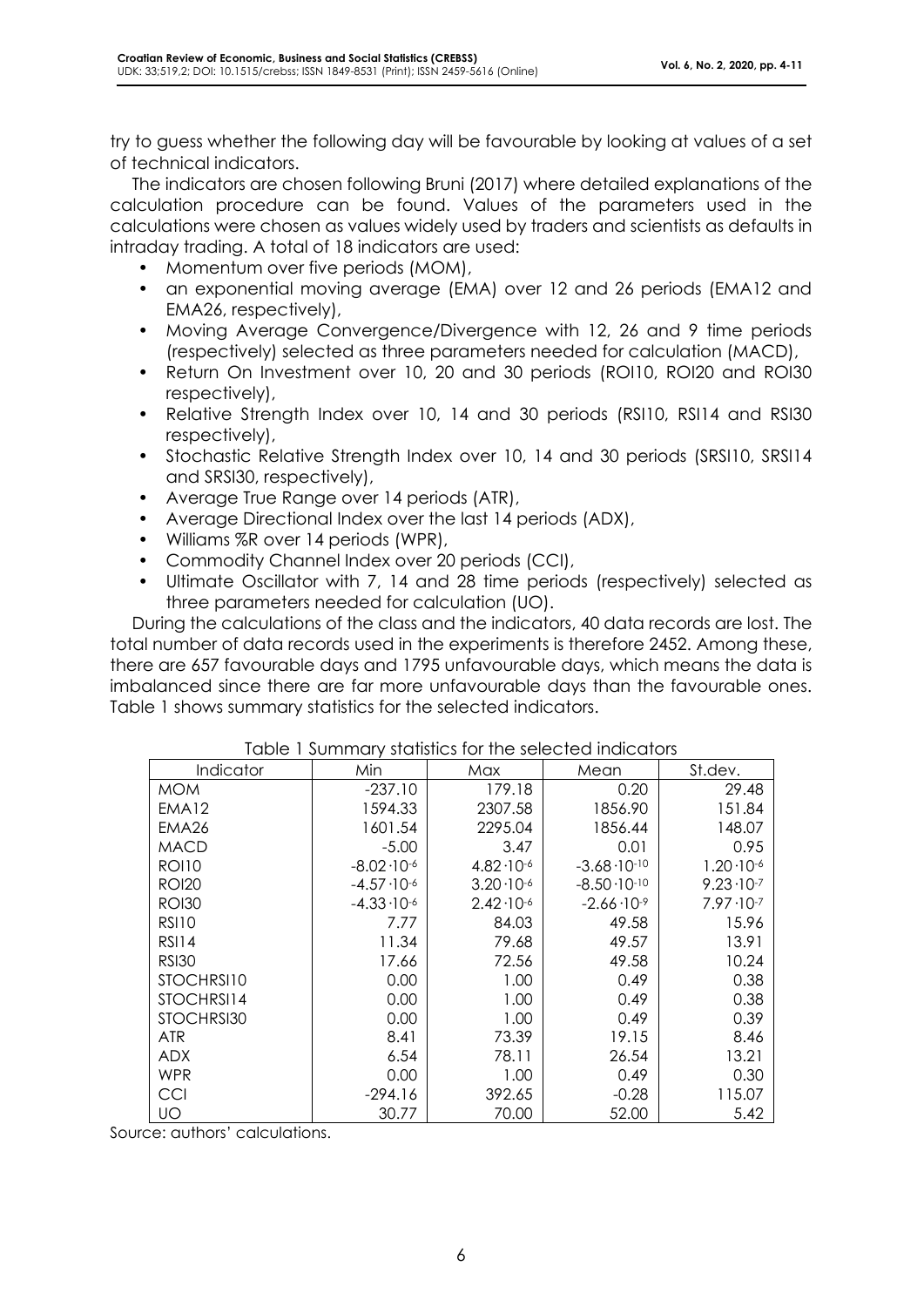#### **The selected algorithms and testing scheme**

Five types of algorithms that can be used for classification tasks were selected to try to classify the days as favourable or unfavourable: neural network (Ripley, 2007; Haykin, 1999; Bishop, 1995); support vector machines (James, 2013; Kuhn and Johnson, 2013; Hastie, Tibshirani and Friedman, 2001); random forest (Izenman, 2008; Hastie, Tibshirani and Friedman, 2001; Breiman, 2001; Ho, 1998); k-nearest neighbours (Hall, Park and Samworth, 2008; Hastie, Tibshirani and Friedman, 2001); naïve Bayes classifier (Murty and Devi, 2011; Russell, 2010).

The algorithms were evaluated by their performance in terms of their successfulness in classifying days as favourable or unfavourable correctly. However, instead of the most common metric used for this – accuracy, Cohen's kappa (Cohen, 1960) is chosen as performance assessment metric because it is better suited for imbalanced data as it reveals how much better a chosen classifier performs than a classifier that merely guesses randomly according to the frequency of each class. Namely, since accuracy is calculated as the proportion of true results among the total number of cases examined, it is not a representative measure for evaluation of classification algorithms performance on data which are imbalanced or skewed. For imbalanced classification, a high accuracy can be attained by only predicting the majority class, i.e. in the case of this CROBEX data, predicting that all days were unfavourable would give high accuracy. However, there is also a downside to using Cohen's kappa: unlike simple accuracy, it is more difficult to interpret and understand.

For the purposes of proper evaluation of the selected algorithms performances, the data was dived into ten sections (equal length arrays of consecutive records) i.e. time slices. Each of the time slices was further divided on training set and test set such that the training set part consisted of 80% of the consecutive records in that time slice, while the test set section was the rest 20%. Training set was used to obtain an optimal model for the given algorithmic approach and then this model was used on new data (data that was not used in selecting the optimal model) i.e. the test set. By doing so, the models are cross-validated and their hyper parameters are tuned for optimal model performance and then tested on unused data. Within this cross-validation scheme, the optimal model mentioned above was selected following the same cross validation technique, but only on the training data for the given time slice. That means that each training set was further divided into ten parts i.e. ten time slices where the cross validation is used to select the optimal model.

The described type of data splitting for cross validation that basically moves the training and test sets in time used in this research (for tuning the algorithms and selecting the optimal model, as well as for evaluating its' performance on new data) is known as rolling forecasting origin technique (Hyndman & Athanasopoulos, 2020). There are different forms of this technique and the one that is used in this analysis is the one where the training set moves in time meaning that it always contains the same number of records instead of always beginning from the first sample with the set size varying over data splits. Also, the predictions are made for more than only one period ahead, making it harder for predicting accurately.

### **Results**

For class prediction on CROBEX data, the simplest type of artificial neural network devised was used – the feed-forward neural network. More precisely, the feed-forward NN with a single hidden layer is fitted, after being tuned by varying the number of hidden units and weight decay. The activation function is logistic. As for the SVM, the CROBEX data were processed by support vector machine with radial basis function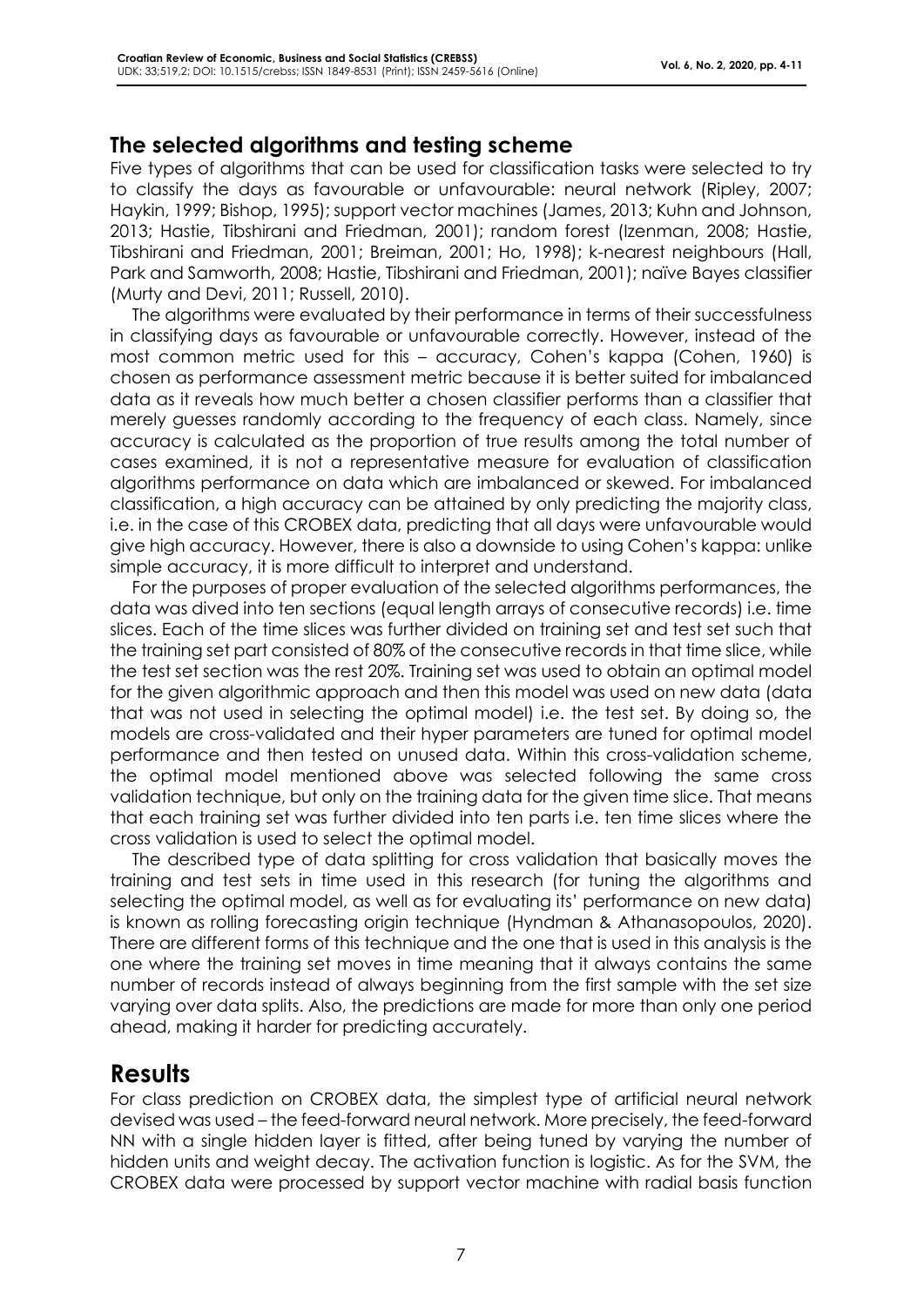(RBF) kernel which is tuned over the cost parameter and the RBF kernel parameter sigma. On the other hand, RF is tuned by varying the number of randomly selected predictors i.e. the number of variables randomly sampled as candidates at each split. For all three previously mentioned algorithms, the amount of granularity in the tuning parameter grid is set to ten. Also, in this research, the best choice of k in KNN, which depends upon the data, is tuned by trying five different values. Finally, on CROBEX data, NB classifier is tuned distribution type – parameter that allows adjusting the bandwidth of the kernel density and bandwidth adjustment (zero to five).

R (R Core Team, 2020) was used for running all of the experiments on CROBEX data, as well as the statistical tests that followed. The summary of the results on running all of the selected algorithms in order to evaluate their performance on unknown data based on the cross-validation scheme described in the previous chapter are given in table 2.

|           | NΝ          | <b>SVM</b>  | RF.       | KNN        | ΝB          |
|-----------|-------------|-------------|-----------|------------|-------------|
| Min.      | -0.082760   | $-0.056289$ | -0.023428 | $-0.28699$ | $-0.113845$ |
| $1st$ Qu. | $-0.073242$ | $-0.001409$ | -0.005921 | $-0.02764$ | $-0.008397$ |
| Median    | -0.039208   | 0.000000    | 0.011913  | -0.01020   | 0.016697    |
| Mean      | -0.039049   | 0.011771    | 0.016468  | $-0.03252$ | 0.018084    |
| $3rd$ Qu. | -0.004842   | 0.017387    | 0.037218  | 0.01024    | 0.035932    |
| Max.      | 0.002756    | 0.133972    | 0.061990  | 0.06160    | 0.151254    |

#### Table 2 Summary of Kappa values on new data

Source: authors' calculations.

It should be noted that the Table 2. shows the Kappa values of applying the optimal model (obtained through tuning the algorithms) on new data and the auxiliary results on resamples that are used to make the selection of the optimal model of each approach are not included here. Visualisation of these results in form of box-whiskers plots is given in Figure 1.



Figure 1 Box-whiskers plots for summary of Kappa values on new data Source: authors' calculations)

The significance of differences between mean Kappa values for the five algorithms is tested using Friedman test as the non-parametric version of the well-known ANOVA. Namely, when evaluating the performance of machine learning algorithms, the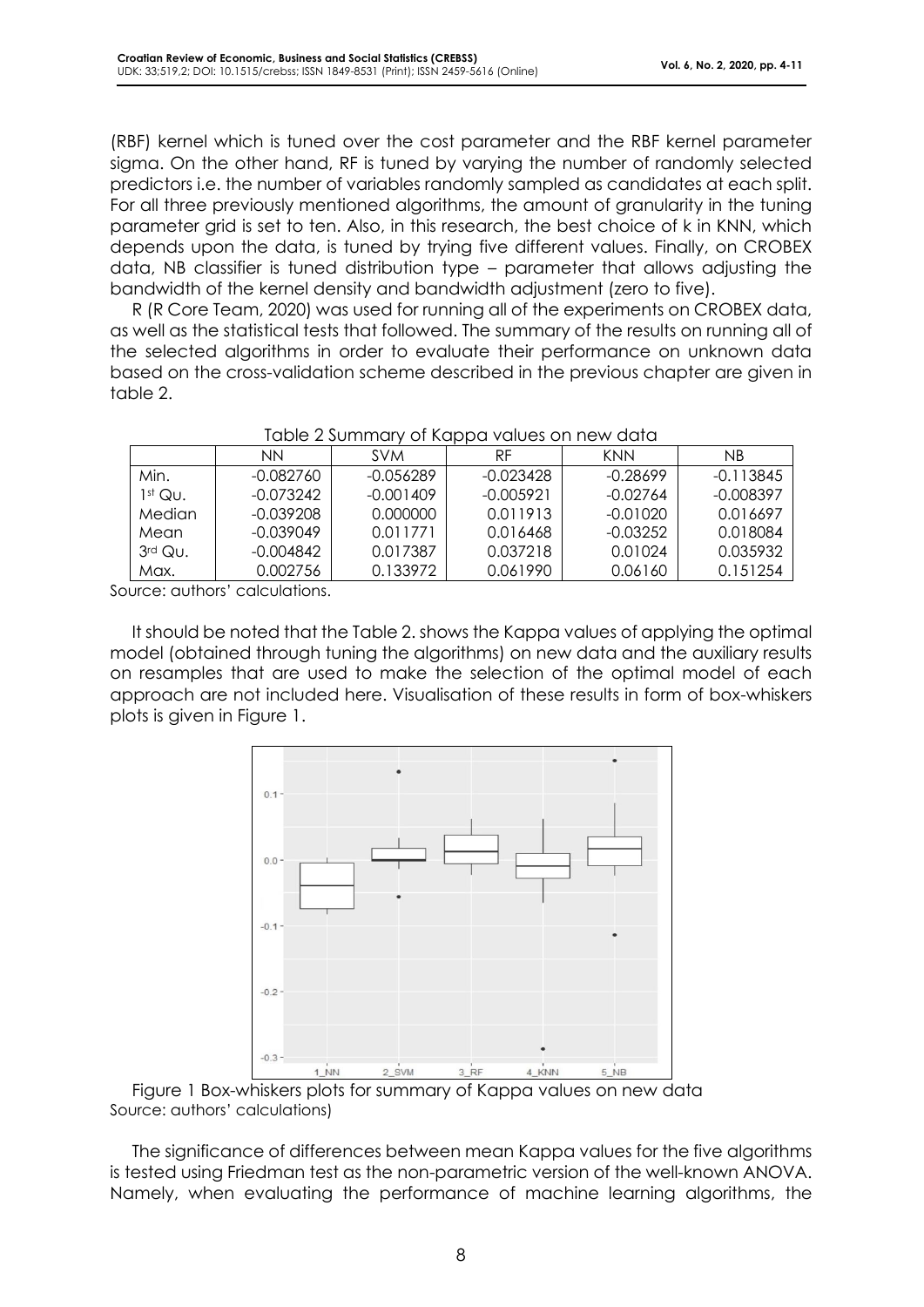assumptions which ANOVA is based on are most likely to be violated, so we follow the suggestions of Demšar (2006) for these tests. The Friedman test reports a significant difference between the five evaluated algorithms ( $p = 0.0107$ ) for  $\alpha = 0.05$ . For pairwise comparisons of the multiple classifiers we use the corresponding Nemenyi post-hoc test (Nemenyi-Wilcoxon-Wilcox all-pairs test) and the results are given in Table 3.

|            | <b>NN</b> | <b>SVM</b> | RF    | KNN   |
|------------|-----------|------------|-------|-------|
| <b>SVM</b> | 0.081     |            |       |       |
| <b>RF</b>  | 0.010     | 0.955      |       | -     |
| KNN        | 0.790     | 0.618      | 0.211 |       |
| ΝB         | በ 157     | O 999      | 0.860 | 0.790 |

Table 3 Nemenyi post-hoc test for Kappa values

Source: authors' calculations.

From the results in Table 2, it can be seen that NB had the highest (the best) mean and median Kappa values, though the differences between those and of the secondbest RF were very small. Indeed, the results in Table 3 show that the difference between the mean Kappa values by NB and RF is not significant which was expected when looking at the box-whiskers plot from Figure 1. On the other hand, a much greater variability for NB than for RF can be observed. Thus, it seems that choosing RF algorithm for this type of classification would make sense and exploring the possibility of rule extraction from RF as a way of adding interpretability is appealing. It should be noted that Table 2 contains a lot of negative values and negative Kappa values mean that classification was pretty bad.

Other than the results used in previously driven conclusions, Table 3 also reports a significant difference between RF and NN algorithm ( $p = 0.010$ ) for  $\alpha = 0.05$ , as well as a significant difference between SVM and NN algorithm ( $p = 0.081$ ) for  $\alpha = 0.1$ . It is also interesting to notice that there is no significant difference between KNN and any other method, as well as between NB and any other method. Looking at box-whiskers plots gives an idea for that. Namely, both methods show great variability in their performance. Thus, they do not seem reliable. On the other hand, NN presented itself as a huge disappointment as it was really bad compared to other algorithms. However, it could surely be tuned better to give its best and show that it can perform much better. Still, the idea here is to compare algorithms so tuning them too much would not make much sense. This way, they were tuned to a certain extent but without overthinking it and thus by setting the same tuning grid granularity where possible.

In the end, although accuracy metric has bad representativeness of imbalanced classification performance, it is interesting to mention, due to its popularity, that the mean accuracy values for all approaches ranged from 0.6370 to 0.7120, which is reasonable.

## **Conclusion**

This paper compared the performance of five different classification algorithms for the automatic detection of favourable days for intraday trading using the data from Croatian stock index CROBEX. Greater attention was given to the methods that are more rarely used than traditional statistical methods. The findings contribute to this area of research for the Croatian market where there are not many such analyses, in particular by using machine learning algorithms, and also to the growing corpus of stock market prediction analysis efforts in general.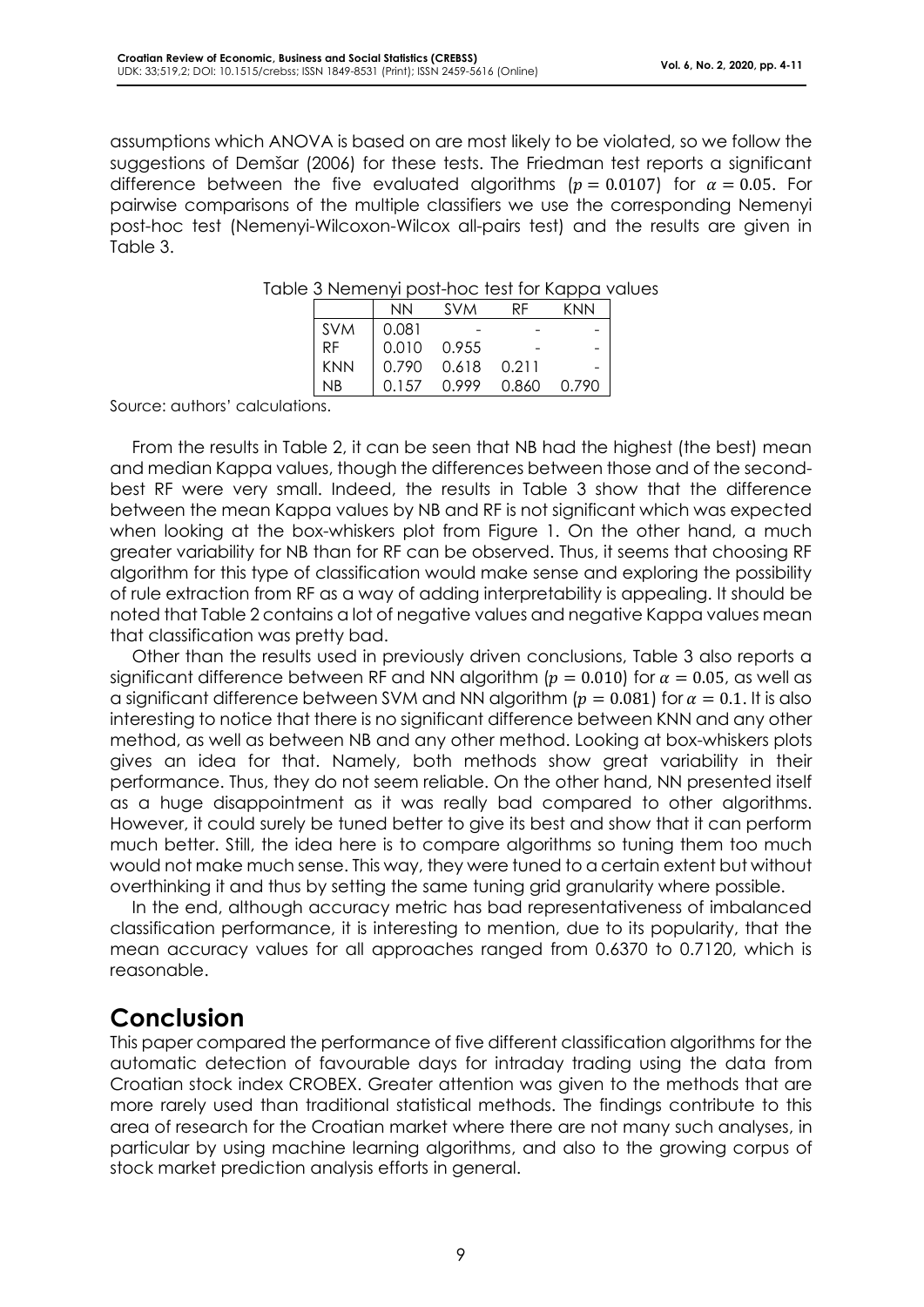Evaluations of neural network, support vector machine, random forest, k-nearest neighbours and naïve Bayes classifier showed significant difference in performance on new data according to Cohen's kappa. Random forest seems to be promising for this type of classification and thus it would make sense to explore the possibility of rule extraction from RF as a way of adding interpretability, which is one of the possible research directions for future research. Although some preliminary research in this topic has been conducted, it needs much further analysis still as the question of how much of accuracy would be sacrificed that way remained open.

Also, it would be interesting to see how these algorithms behave on other stock markets in the region as well as to investigate is there any pattern in the parameters chosen in the optimal models. Finally, although CROBEX, being a stock index, cannot be bought and sold, researching the algorithms for predictions of CROBEX data could be applied for trading on Croatian stock market by using these procedures on actual stocks.

#### **References**

- 1. Bishop, C. M. (1995). *Neural Networks for Pattern Recognition*. Oxford University Press, Oxford.
- 2. Breiman, L. (2001). Random Forests. *Machine Learning*, Vol. 45, No. 1, pp. 5-32.
- 3. Bruni, R. (2017). Stock Market Index Data and indicators for Day Trading as a Binary Classification problem. *Data in Brief*, Vol. 10, pp. 569-575.
- 4. Demšar, J. (2006). Statistical Comparisons of Classifiers over Multiple Data Sets. *The Journal of Machine Learning Research*, Vol. 7, pp. 1-30.
- 5. Cohen, J. (1960). A coefficient of agreement for nominal scales. *Educational and Psychological Measurement*, Vol. 20, No. 1, pp. 37-46.
- 6. Hall, P., Park, B. U., Samworth, R. J. (2008). Choice of neighbor order in nearest-neighbor classification. *Annals of Statistics*, Vol. 36, No. 5, pp. 2135-2152.
- 7. Hastie, T., Tibshirani, R., Friedman, J. (2001). *The Elements of Statistical Learning: Data Mining, Inference, and Prediction*. Springer, New York.
- 8. Haykin, S. (1999). *Neural Networks: A Comprehensive Foundation*. Prentice Hall.
- 9. Ho, T. K. (1998). The Random Subspace Method for Constructing Decision Forests. *IEEE Transactions on Pattern Analysis and Machine Intelligence*, Vol. 20, No. 8, pp. 832-844.
- 10.Hyndman, R. J., Athanasopoulos, G. (2018). *Forecasting: principles and practice*. OTexts, Melbourne.
- 11.Ince, H., Trafalis, T. B. (2007). Kernel principal component analysis and support vector machines for stock price prediction. *IIE Transactions*, Vol. 39, No. 6, pp. 629-637.
- 12.Izenman, A. J. (2008). *Modern multivariate statistical techniques: Regression, classification, and manifold learning*. Springer, New York.
- 13.James, G., Witten, D., Hastie, T., Tibshirani, R. (2013). *An Introduction to Statistical Learning: with Applications in R*. Springer, New York.
- 14.Kara, Y., Boyacioglu, M. A., Baykan, O. K. (2011). Predicting direction of stock Price index movement using artificial neural networks and support vector machines: the sample of the Istanbul stock exchange. *Expert Systems with Applications*, Vol. 38, pp. 5311-5319.
- 15.Kimoto, K., Asakawa, K., Yoda, M., Takeoka, M. (1990). Stock market prediction system with modular neural network. In *Proceedings of the International Joint Conference on Neural Networks*, San Diego.
- 16.Kuhn, M., Johnson, K. (2013). *Applied predictive modeling*. Springer, New York.
- 17.Manojlović, T., Štajduhar, I. (2015). Predicting Stock Market Trends Using Random Forests: A Sample of the Zagreb Stock Exchange. In *Proceedings of MIPRO CIS - Intelligent Systems Conference*.
- 18.Mizuno, H., Kosaka, M., Yajima, H., Komoda, N. (1998). Application of Neural Network to Technical Analysis of Stock Market Prediction. *Studies in Informatic and Control*, Vol. 7, No. 3, pp. 111-120.